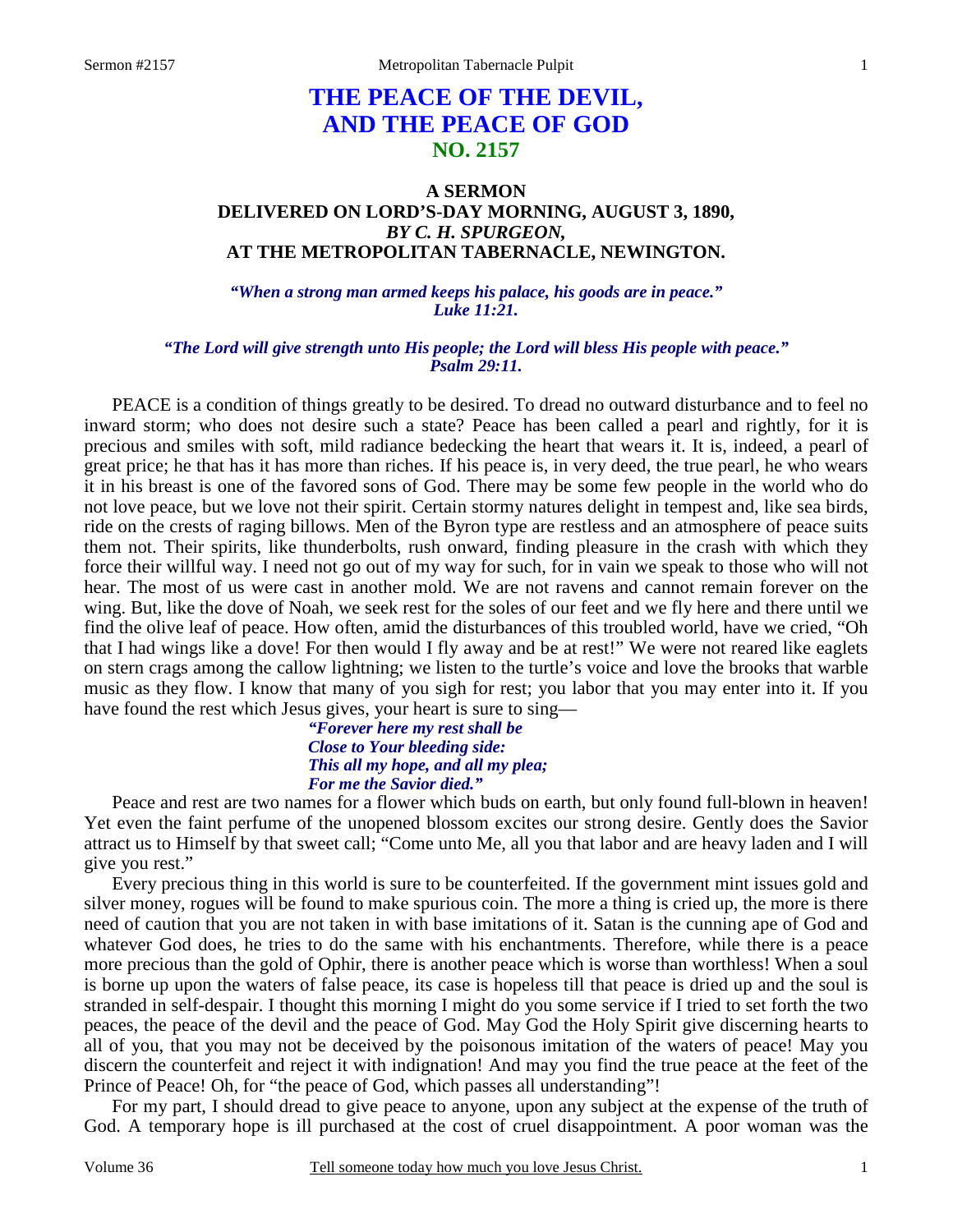loving mother of an only son. He was very dear to her. He fell sick, indeed, he was sick unto death but the mother could not bear to think so. She scraped together the necessary fee for a physician and, oh, the peace of heart she had when the trusted man came downstairs and said to her, "Your son will recover. There is no grave cause to fear. Nurse him carefully and very soon he will be at his post again." The mother was restful of heart, for she believed the doctor. Within a single day her son died and those hours of false peace were the wormwood and the gall of her affliction. It was a sad, sad pity to have raised her hopes for she cried, "Oh, if I had known that he was going to die, I should not then so bitterly have felt his loss! But I am grievously disappointed. How could the doctor tell me he would live?" The physician was either greatly mistaken, or else wished to soothe the mother's manifest anguish. If the latter was the case, his untruthfulness was not wise. I cannot follow the same course. It is a pity to create a peace which is baseless. It is lamentable to me that anyone of you should be slumbering in peace when a great danger is near which will cause that peace to vanish as a dream when one awakes. Avoid that peace which will prove deceptive in the present and ruinous in the future; long for that which will keep your heart and mind today and forever.

Follow me, I pray you, while I speak of the two forms of peace set forth in my two texts.

**I.** First, there is THE DEVIL'S PEACE. The foul spirit keeps things quiet in the heart over which he rules; "When a strong man armed keeps his palace, his goods are in peace." The heart of man is not lawfully Satan's palace, but he has made it so by capture. In his pride he loves to dwell in the midst of this captured stronghold so that he may vaunt himself over the Most High from whom he has taken the heart of His creature. Satan values a conquered human heart as a palace; he takes pleasure in domineering over the soul which he has forcibly torn away from God. That he may dwell securely, he covers himself with armor and he keeps constant watch and ward. Hence the house is quiet, for his watchful power puts down every token of mutiny against his tyranny. The Psalmist describes the dreadful peace of the wicked in Psalm seventy-three; "There are no bands in their death: but their strength is firm. They are not in trouble as other men; neither are they plagued like other men." Everything goes smoothly with the man who is left in this fatal condition; "Their eyes stand out with fatness: they have more than heart could wish." Though it would seem that they are really prospering, it is not so; they are set in slippery places and they will be cast down unto destruction. There is really nothing enviable in the condition of the godless, but everything pitiable. They cry, "Peace, peace," where there is no peace. What peace can there be to those whose rebellions are so many? Satan makes conscience lie still that his power may be confirmed over the heart of the ungodly. I may be speaking to some here who are in good health, have a fair trade and enjoy credit with their neighbors and therefore they have an *earthly* peace and care nothing about being at peace with God. My design shall be to disturb that peace, for if it is the peace of the devil. The sooner it is broken the better for the soul.

*This peace is often merely outward*. Men put on the air of peace when they do not feel it in their hearts. You will often meet with irreligious men who tell you that they are perfectly happy and then ask; What do they want with Christ? They feel themselves all right; what need have they of a new birth? They are getting on so well without God's blessing that they do not care to seek it. Their laughter is loud, their jests are endless, and their cares sit lightly upon them. They appear to have no anxiety for the faults of the past, the temptations of the present, or the recompenses of the future; and yet this peace is all external. The crust of ice is hardly strong enough to bear a fly. Follow them to their beds and see their fear! Listen to them in a thunderstorm; see them at sea in a tempest and you will find that they are the victims of an awful dread. Some display a peace of sheer bravado. They want to *seem* happy and therefore they put on the mask of the merry Andrew. The plowboy, when he goes through the churchyard, is afraid of ghosts and therefore whistles to keep his courage up; and many who are loaded with apprehension try to conceal it by those flippant songs in which they boast of "driving dull care" away." In the secret of their soul that same dull care sits on the throne of their hearts and is not to be driven away by the ballad, the fiddle or the dance. Those are often the slaves of misery who figure as the children of mirth. Is it not so with many? When they speak of pleasure, it is from the teeth outward, for there is no Artesian well of joy springing from the depths of their soul. They hold themselves up as the mirror of pleasure while their heart is breaking with unutterable pain.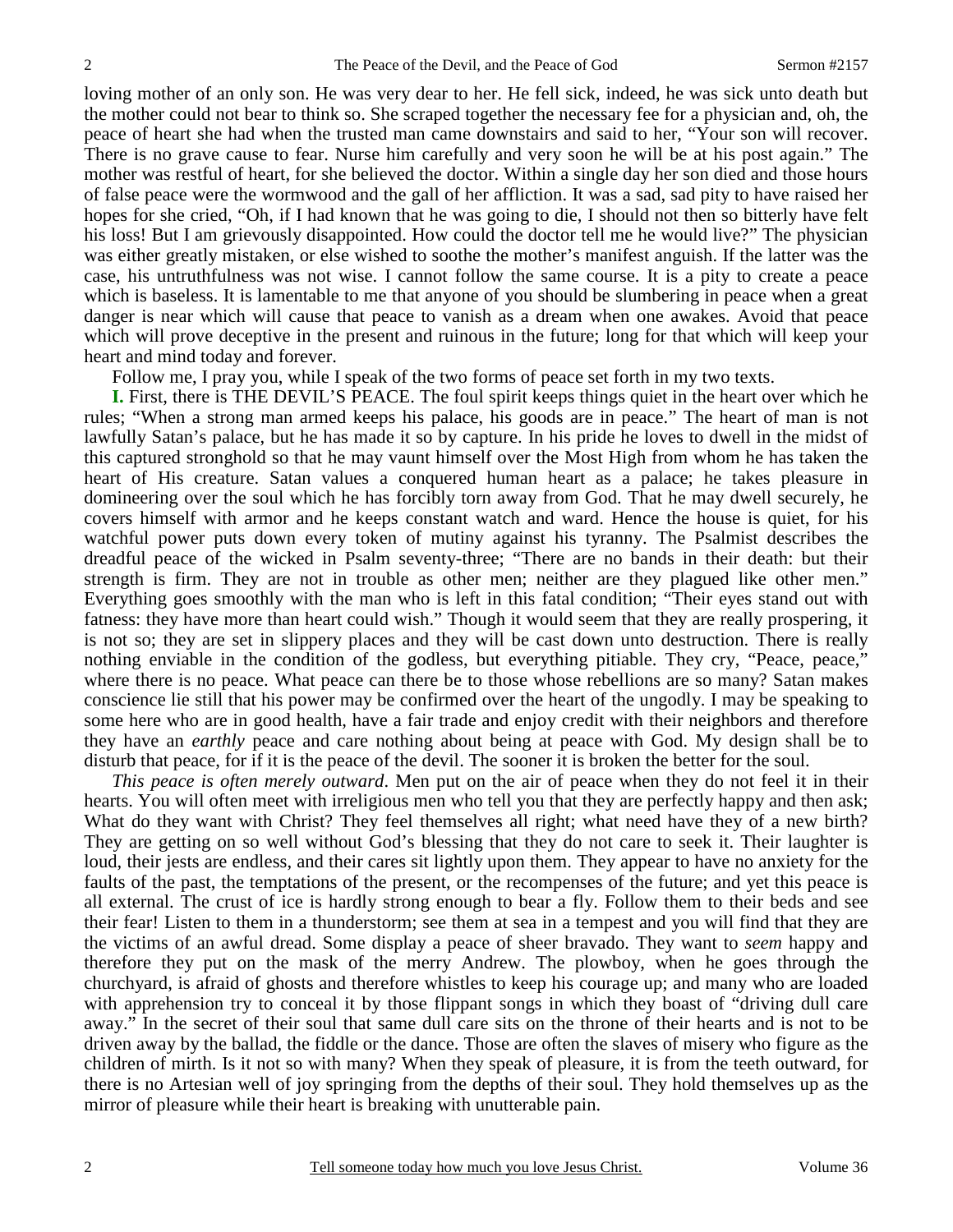In all who have not come to Christ and found peace through His precious blood, *their peace is false*. Let them say what they will of it, it has no foundation or justification. They have no peace with God for it is written, "There is no peace, says my God, to the wicked." The great God is the high contracting party with whom peace must be made and if He disowns it, in vain will a man pretend to possess it! A sinner may say, "I am at peace as to God" but if this comes of forgetting or ignoring Him, it is a sorry sham. If a man has to forget God before he has peace, that fact betrays a fatal secret. If the man, on remembering God, is troubled, then his peace is a mere writing on the sand. Such peace is false peace and what true man will solace himself with that which is false? Better know that we are at war, if it is so, than dote upon a peace which is a fool's paradise, and only exists in fancy. I had rather be wounded in a thousand spiritual conflicts than be soothed into eternal destruction by a false peace! Let my hopes be slain by the sword of the truth of God rather than nourished on the bread of lies. God forgive that we should prophesy smooth things for ourselves while the pen of justice is signing our death warrant! One prayer I often pray; "Lord, let me know the worst of my case." And though there is no great pleasure in such a petition, I would suggest that all of you should offer it. It can do you no harm. Pray with the Psalmist, "Search me, O God, and know my heart: try me, and know my thoughts: and see if there are any wicked ways in me, and lead me in the way everlasting." See to it that you are not liars unto your own souls.

 To many *this peace comes through ignorance*. They do not know those terrible truths which would make peace impossible. They know not that sin is a deadly viper and therefore they toy with it as with a bird. They are scarcely conscious that they have committed any sin worth mentioning, but if the light of God's law were turned upon them they would see that they are guilty before God and exceedingly vile. They are not innocent, as they suppose, but guilty before the living God! Let the Holy Spirit work in a man a sense of sin and an expectation of judgment to come and I guarantee you he will have no more peace till he has fled for refuge to the hope set before him in the gospel! If any of you are wrapped up in a peace woven in the loom of ignorance, I pray God it may be torn to shreds! "But," cries one, "Where ignorance is peace, 'tis folly to be wise." No, no! But where peace is founded on ignorance, it is folly begetting folly! Oh, be wise, and drink not the fool's cordial! Know your true condition even though that knowledge may cost you present loss of rest. To keep men ignorant is one of Satan's devices because they are then easier to govern; he dreads that you should go where the gospel is preached! If any of you are under Satan's dominion, you are here this morning against your tyrant's wishes. If he could have his way you would never come within earshot of God's Word! Even now he will try to make you feel drowsy and inattentive lest the arousing gospel should awaken you. O my hearers, shun the ignorance which fosters false peace and the false peace which would make you content without the knowledge of God! The devil greatly rejoices because in these days so many ministers do not preach the gospel; Satan is glad if he can poison the stream at the fountainhead! He rejoices if he can make the preacher of the gospel a mere moral essayist, or a talker of his own inventions, for then those who go to hear him will be in no danger of being driven by trouble of mind to fly to Christ. I pray you, if you are wrapped in a peace that will not bear the light of day, bestir yourselves and escape from your perilous condition!

 With many, however, it is not so much ignorance as *thoughtlessness*. Multitudes of persons know, if they would know, but they make no use of their knowledge for they never *think*. What a pity to perish forever from lack of consideration! A man has a letter given to him. He puts it in his pocket and does not open it. He goes out tomorrow for his day's pleasure and he promises himself that he will open the letter on Tuesday, when the Bank Holiday is over. Suppose in that letter there should be a warning of some plot against his life, or information of his mother being at the point of death, or of the sudden illness of a favorite child? What will he say to himself if he opens that letter too late? The Bible is to many a man God's unopened letter. Alas, how little do men search the Scriptures! If they do read them, they do it mechanically and do not think over their warnings. Why will not men think? Thoughtlessness is one of Satan's great nets in which he entangles many. If the devil can keep you from thinking, he will keep you from believing! If he can keep you in the giddy whirl of vicious pleasure, or even of idle levity, he can make sure of you. Possibly he can effect his purpose by getting you absorbed in politics, or parish matters, or science, or business. Little does he care which, so long as he can draw you off from thinking of *God* and of your soul and of eternal things. Oh, that I could draw a mighty bow and shoot some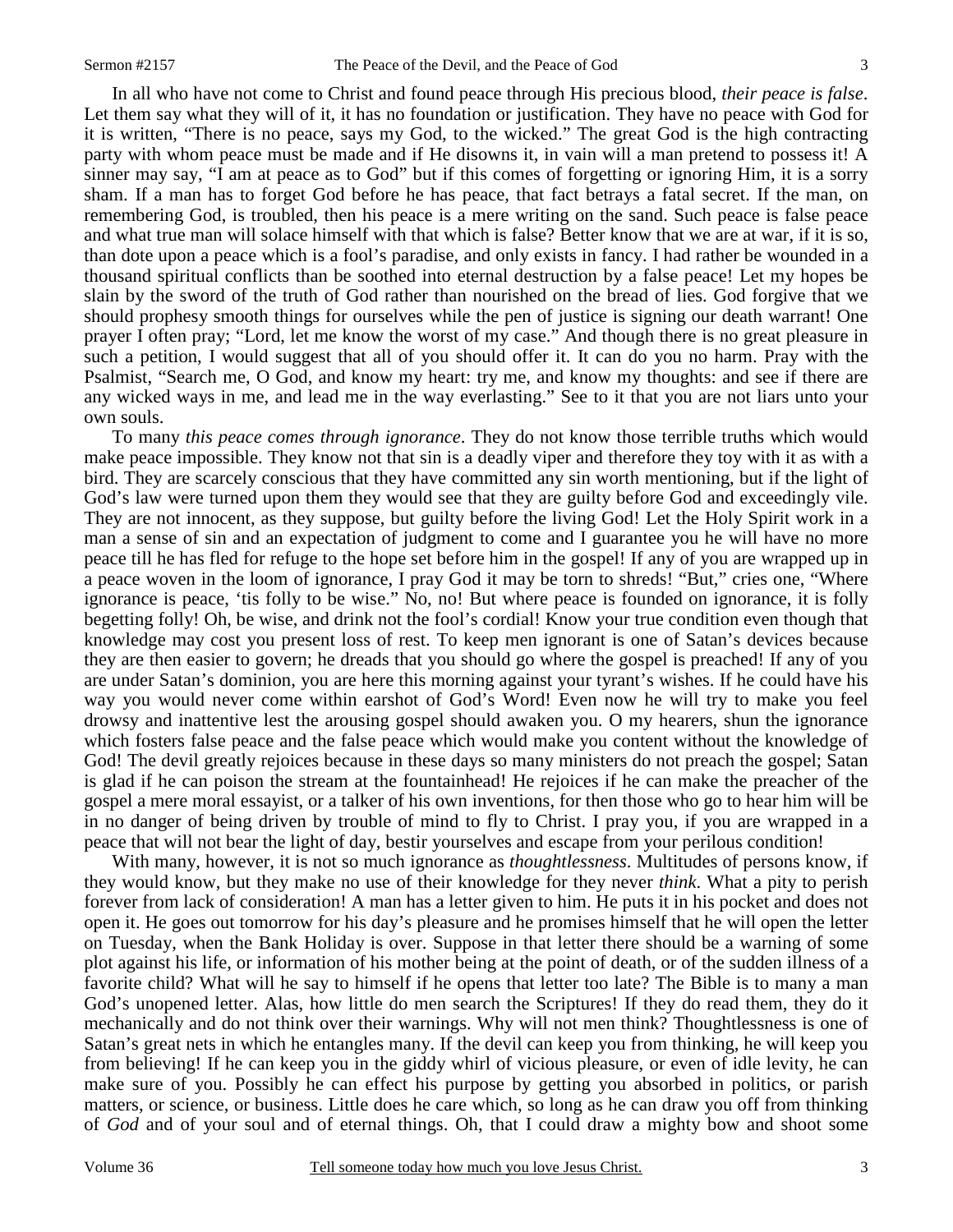piercing shaft which would go over the wall and carry death to that traitor, False-Peace! How gladly would I blow a blast most loud and break the spell of the Father of Lies and bring you from under his fatal fascination!

 This peace, in many cases, is also *the result of carnal security*. Men say, "Well, well. We have not been much troubled yet and why should we care? We have lived in sin and we have not suffered for it. In fact, we have prospered through our contempt of scruples." Of old, men said, "Since the fathers fell asleep, all things continue as they were." And today they cry, "No deluge of fire has broken out upon us. These Christians say that the earth and all the works of men will be burned up and the very elements will melt with fervent heat! But we see no likelihood of it! In the heavens there is no sign of the Son of man; no cloud, no great white throne; no token of the judgment! Everything goes on calmly enough; why need we disturb ourselves?" Thus, like the sluggard in the Proverbs, they ask for a little more slumber. They are willingly ignorant that once upon a time, in the olden days, it was so upon this earth and men married and were given in marriage. And they ate and drank and were drunken; and as it was told them, so it happened; for the flood came and swept them all away! "When they shall say, Peace and safety, then sudden destruction comes upon them." Beware, O men of this generation, lest this happen unto you, also, and the deluge of fire be upon you before you have escaped to Christ who alone is the ark of souls! Will things always be as they have been? Can you be sure of it? Are you not warned that it will not be so? Your eyes are not so clear as once they were! Your limbs are not so vigorous as once they were. If there is no change in the world, there is a great change in *you* during the last few years! Before tomorrow's sun has risen you may lie upon the bed of death! Therefore, I pray you, set it not to your seal that you have much goods laid up for many years; for this night your soul may be required of you. In a moment shall you be troubled; the avenger shall leap through the window, though you think you have made fast the door; and you shall not escape. O sirs, shall not my voice disturb your wicked slumbers, or must you sleep on till the trumpet shall awaken you, not to hope, but to condemnation? Soon shall He come who now would save you, but then must condemn you to the place of everlasting banishment! O Lord, have mercy upon those who are bewitched by carnal security! Break the enchantments of the deceiver.

 Some, again, have *a peace that comes of superstition*. "Well," they say, "we know that this is true which has been spoken, but it does not bear upon *us*. We are all right; we were made members of Christ, children of God and heirs of the kingdom of heaven in our infant baptism! We have been confirmed and we have partaken of the holy communion. We have attended our church, or we have gone to our meeting-house with much regularity. Therefore we feel that for us there is a sure hope." O souls, beware of saying, "The temple of the Lord, the temple of the Lord, are these." Joab, in the day when Solomon executed the vengeance of God against him, instead of confessing his fault and seeking mercy, hoped for safety in the sanctuary and therefore stood with his hands upon the horns of the altar. The tidings came to the king, "He is by the altar." But the stern sentence was given, "Fall upon him, and bury him." And so he perished in the holy place where God's sacrifice was known to be offered. So will you die if you do not trust in the Lord Jesus; even though your hands should lie upon your baptism and your Lord's supper. No outward performance can enable you to dispense with inward repentance and faith. If your heart is not right with God you shall perish with the sacramental bread in your mouth and go from the baptismal waters to the fires of hell! Beware of the peace which is drawn from the stagnant pool of superstition; it will carry death into your soul.

 Alas, there is a peace which does not lie in believing too much, but in believing too little! *Unbelief brings false peace to thousands*. If Satan can persuade you that, after all, these things are not so; if he can lead you to disbelieve your Bible; if he can lead you to think that there is no God, or that, if there is a God, He takes no account of men, and will never call them to judgment; then the arch-deceiver will make sure of you, and keep his goods in peace! I charge you, beware of that peace which is founded upon the denial of those truths of God which your own conscience teaches you. Sin must be punished and if your peace is built upon the supposition that it will not be so, your foundation is even less to be depended upon than the sand. Hazard not your soul upon a lie!

 I fear that many are kept in peace through *companionship*. Hand joins in hand; the man would be troubled, but he meets his old friend who is a skeptic; and he laughs his fears out of him. The woman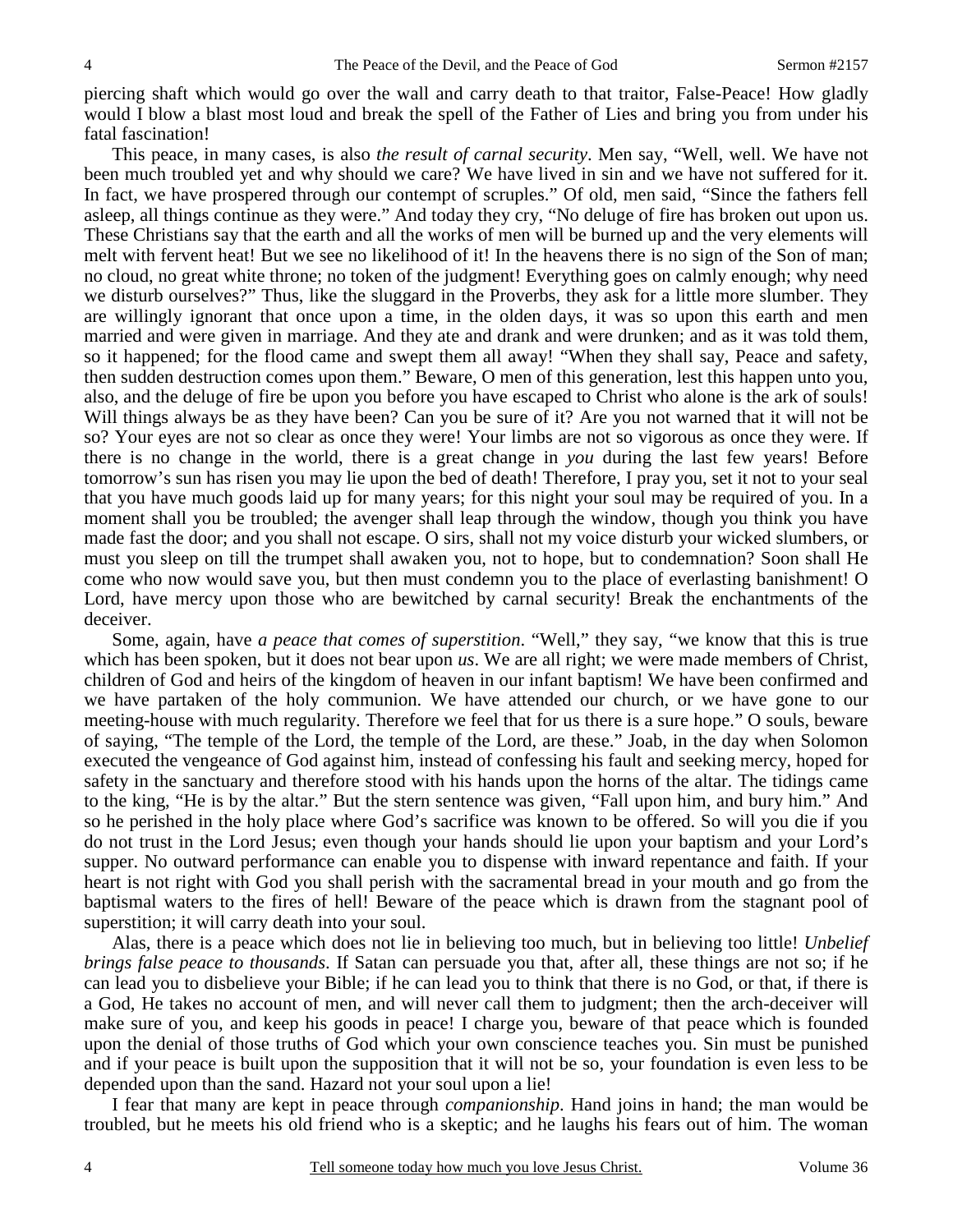gets home and talks with what she calls, "her friends," who are as godless as herself; and she is by their tattle confirmed in her carelessness. O sirs, your friends cannot deliver you if you lose your souls through their means! Choose rather as friends those who roughly tell you solemn truths than those who with excess of sweetness would flatter you to your everlasting undoing. Once more, dear friends, I say this; and may God make it come with power to some; *peace caused by the devil is often the awful prelude of the last tremendous storm*. One who described to me the earthquake in the south of France said, "That morning when we rose, I never saw more lovely weather. Everything smiled deliciously across the blue Mediterranean and the azure sky was without a cloud. Suddenly, without a moment's warning, a tremor seized the earth and there was a great cry of men and women in their fright." It usually happens, before tremendous convulsions of nature, that there is an ominous calm. You must have noticed, a few minutes before a storm, how awfully still everything becomes. The air is motionless, the birds sit mute upon the bough; not a leaf is stirring, all is silent expectation. Deceive not yourself; with wings of flame the tempest is hurrying on and while you speak it bursts upon you; casting all things into confusion and amazement. Before the last dread hurricane of doom a soul may be asleep and all around it there may be a deep calm. Beware of the treacherous peace! Beware of insensibility! Your unfeeling state should warn you that you are given over to destruction. In the higher and colder latitudes, when men feel a sleepiness stealing over them, their companions stir them up and rub them and will not let them slumber; for to sleep is to wake no more. The man pleads, "Let me sleep a half-an-hour and I shall be so refreshed." Alas, if he sleeps he shall do ill, for he will grow rigid in the death which frost brings to one! Go on, wise friends, and compassionately shake him! Hurry him to and fro, or rub him vigorously till he grows sore! I cannot get hold of you at this present hour with my hands, nor would I wish to give you a bodily shaking, but oh, that I could do this *spiritually* and wake you up! I cannot leave you to sleep your soul into perdition! Come, woman, you must bestir yourself, you must quit this fatal stupor, this deadly peace or else you will pass away from the world of hope, and wake up in the dungeon of despair! I have now spoken as much as I think wise upon this terrible subject; may the Holy Spirit bless it to you all! It is not my *speaking;* it is your *thinking* which is now needed. The Lord move you to holy thought!

**II.** Now we come to the second part of our discourse upon which we hope to speak with far greater pleasure. The Psalmist says, "The Lord will bless His people with peace." Here we have THE LORD'S PEACE. I trust numbers of you are now enjoying it! A man of God lay dying, but he was very calm; more; he was supremely happy! He filled the house with cheerfulness. All who came to see him, knowing that he was about to die, as he well knew himself, went away edified and comforted by the interview with this thrice-happy man. One said to him, "Friend, how is it that you have such peace?" He answered, "I can see no ground or cause for it save this; it is written, 'You will keep him in perfect peace whose mind is stayed on You, because he trusts in You.'" Was not that a satisfactory reply? There is a weight of argument in it. If your mind is stayed on God He will keep you in perfect peace. You could not keep yourself in perfect peace in the hour of tribulation, or faintness, or decay; but the Lord can keep you. When heart and flesh fail, God will be your joy! Then shall you receive Christ's legacy; "Peace I leave with you, My peace I give unto you." I love that text because of the double view it gives of the Peacemaker. Here is a dying Savior making His will and saying, "Peace I leave with you." Here is the living Savior stretching out His hands and saying, "My peace I give unto you." He has not only left it in His will, but He has given it with His hands.

 Now, beloved, the peace that we should desire to possess is, first of all, *a peace which is a blessing;*  "The Lord will bless His people with peace." False peace is a curse, but to be soundly at peace with God is an unalloyed blessing and it brings no sorrow with it. To fall back upon the Father's bosom and say, "I know that He Himself loves me and I know that I love Him"; to look up to Jesus and to say, "He loved me and gave Himself for me"; to feel the moving of the Holy Spirit and to yield ourselves up to His influences; this is peace unspeakable! To have no quarrel with God; no, to have no difference between His will and your own; this is a delightful experience! Men may hate me, but if my God loves me, what does it matter? I may feel the cut of sharp, ungenerous words, but if my God speaks peace unto me, who can make trouble? "He will speak peace unto His people and to His saints." This is joy, indeed! Do you know it?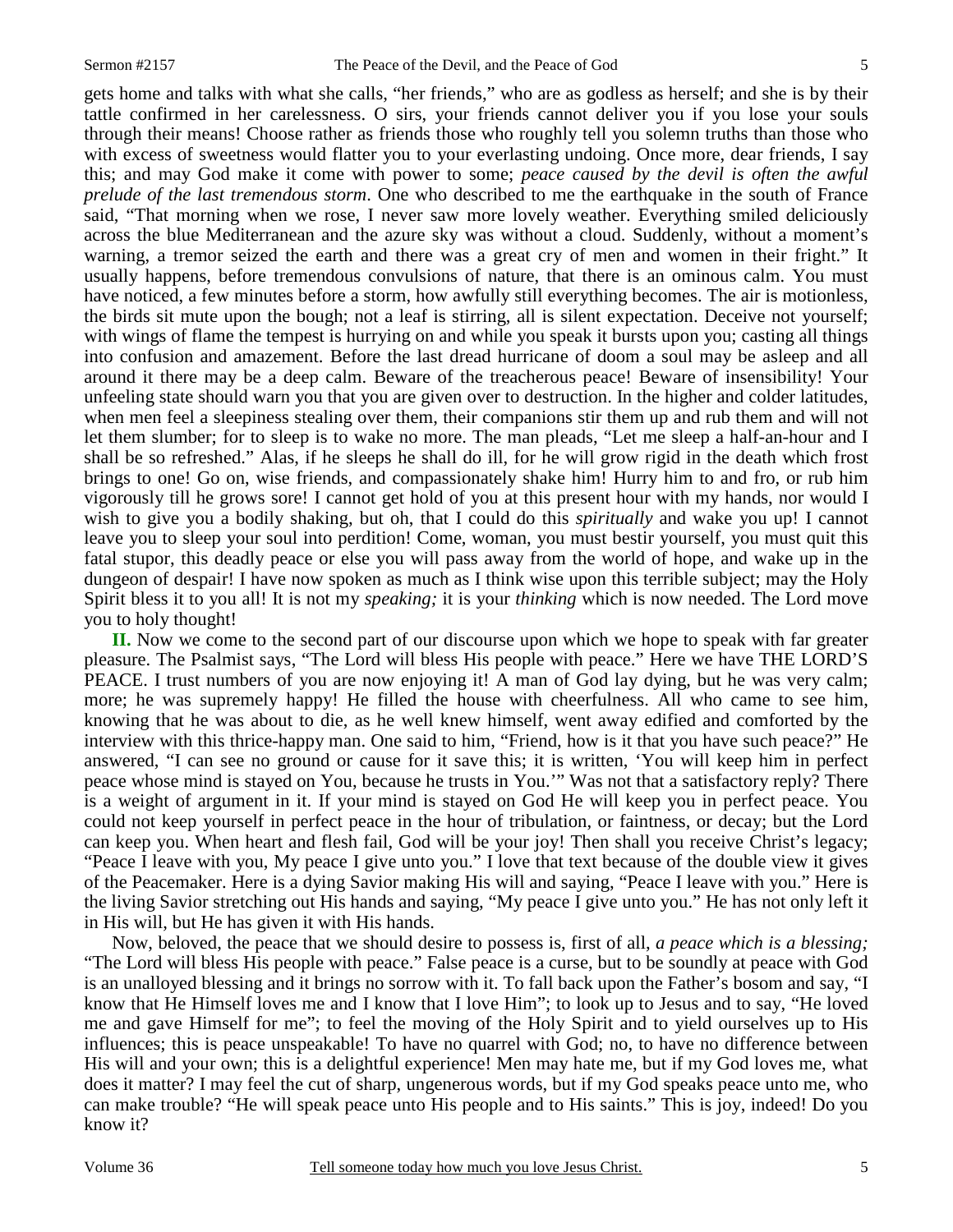It is not only a blessing in itself, but it is a blessing in its consequences. There is no man so humble as the man that is at perfect peace with God; he marvels at the blessing he enjoys! There is no man so grateful. There is no man so courageous. There is no man so little affected by the world. There is no man who bears suffering so patiently. There is no man who is so ready for heaven as the man who is at perfect peace with God and knows it! The peace of God, which passes all understanding, is a sacred guard to the soul; it shall keep our hearts and minds by Jesus Christ. The value of peace as keeping the heart and mind is exceedingly great. It wards off all sorts of evils and preserves us unto the day of the Lord's appearing. The more you enjoy peace with God the better. False peace is as stupefying and deadly as opium. Even the smallest drop of this sleeping mixture may be mischievous to the spirit, and you may soon imbibe so much of this false confidence that it may deaden the conscience and create a fatal hardness of heart. But of God's own peace you may drink to the full and no harm will come of it! You may be as happy in the Lord as possible and be all the better for it. Get strong faith and even full assurance and it will never make you idle; it will be a blessing and only a blessing to you all your days. "The Lord will bless His people with peace."

 Note, next, that *this peace only comes from God.* "The lord will bless His people with peace." You cannot get that peace apart from the Lord himself; it is of no use to try to work it out yourself. You say, "I will get better. I will keep the law, I will do this and do that"; you will never dig peace out of the soil of your own works. You cannot spin peace out of your own heart, as a spider spins her web. You must go to the Lord for peace and there is only one way in which you can go to Him; Jesus says, "I am the way." Go to the Father through Jesus Christ, by the power of the Holy Spirit! Trust the Father, rest in Christ, yield to the Holy Spirit and you shall have the peace that God gives! O dear hearers, if you could come and talk with me and I could comfort you, it might be of no use to you. If you could go to some full-fledged priest and he could absolve you, it might only be one of the darkest of delusions. But if you go to God and get His peace, that peace is solid and abiding; it is founded on eternal truth! It is guaranteed by the God of holiness! It is judged to be sound by the judge of all the earth! Here we have peace from lips that cannot lie, peace from a heart which cannot change, peace through the blood which has made a full atonement! I pray you, seek this peace and make sure of it. You see how spiritual it is, for you must come to God for it and you can only come to Him in spirit and in truth. You see how little it depends upon externals, upon chapel-going, or church-going; it is only by a *spiritual* approach to God that this blessing can be obtained. Come to the Lord and Giver of peace. Come to Jesus who is our peace! Oh, may the divine Spirit lead you to come to Jesus now, at this moment, for in coming to Him you shall receive rest! Plead now this promise; "The Lord will bless His people with peace."

*This peace comes only to His own people;* "The Lord will bless His people with peace." He will never bless those with peace who remain in rebellion against Him. "The wicked are like the troubled sea, when it cannot rest, whose waters cast up mire and dirt." Say, are you one of His people? Are you loyal to the Prince Emmanuel? If so, the Lord has bought you with His precious blood and you are His. The Lord will bless His blood-bought people and cause them to be His by power as well as by price. Do you rest in Christ alone? Is the atoning sacrifice your soul's great hope? If so, you have been begotten again unto that lively hope by the resurrection of Jesus Christ from the dead, and the Lord will bless with peace His people who have risen with His own dear Son. If you have the faith of God's elect, you are one of His elect! If you have done with self, the world and sin as the main desire of your heart, you are among His people. If you yield yourself to God to live unto Him, then you are one of His people and the Lord will bless you with peace. The more closely you cling to the Lord Jesus, the clearer and full will your peace be.

 Do you belong to Him so that He can call you one of His people? "Well," says one, "I belong to the church." That is a secondary matter. Many are in the visible church who do not belong to God. "Oh, but I belong to such-and-such a place of worship well known for spiritual life." So you may, and yet not be one of the Lord's people, for tares grow among the best of the wheat. Say, O heart, do you trust alone to Jesus the Savior? Have you given yourself over to the Lord, to be your own no longer? Are you affianced unto Christ, your all to be His and yourself to be His bride? Then the Lord will bless you with abundance of peace. Here is a practical statement, see if it is not true.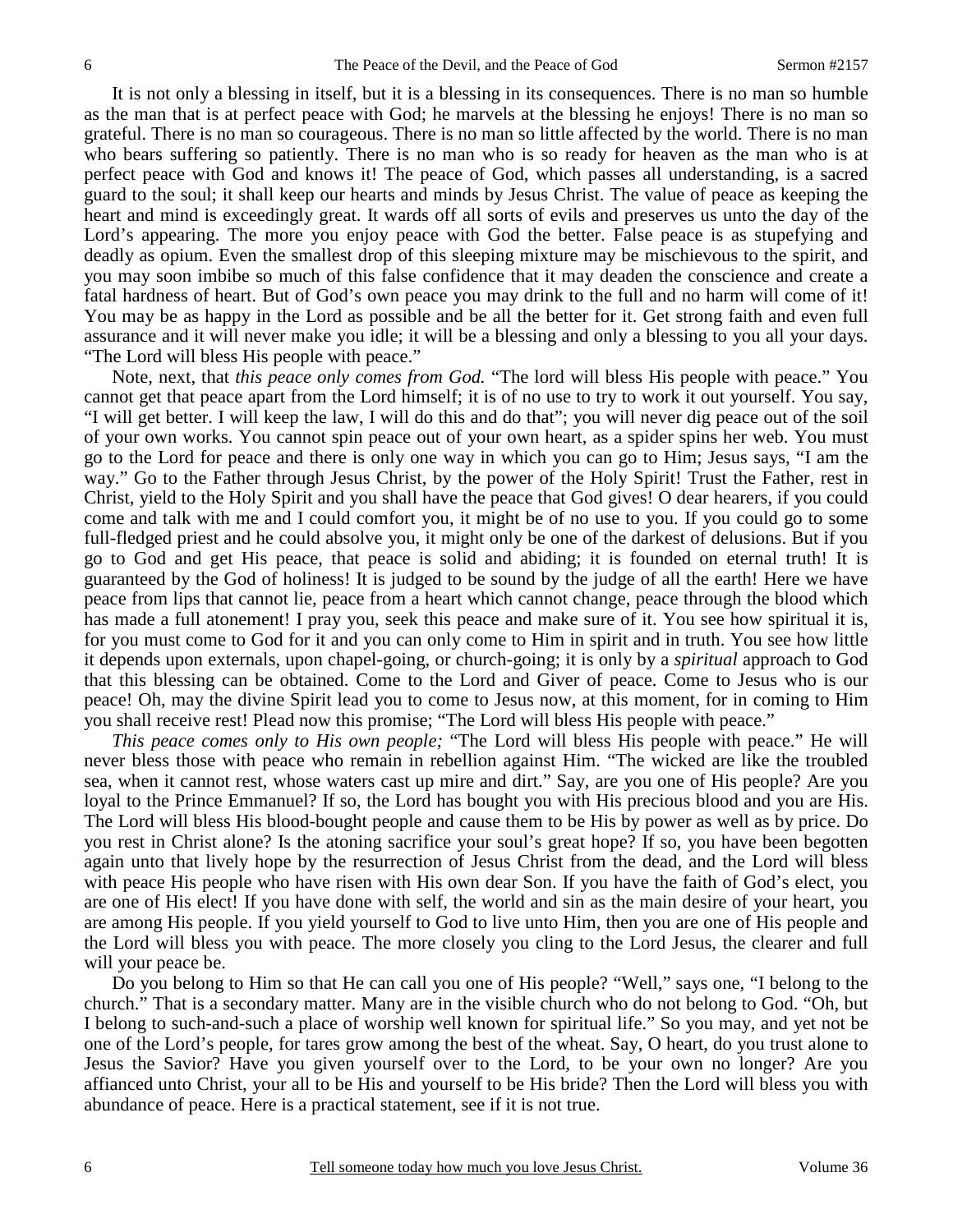Notice, again, that this is *peace in the time of tempest* and peace after storm. Read over again this 29<sup>th</sup> Psalm; it is the Psalm of the thunderstorm. Hear how the voice of God thunders through it from end to end. The great cedars of Lebanon are split, the mountains are moved, the wilderness of Kadesh is shaken and the trembling hinds drop their young in their fright! The whole earth rocks beneath the tremendous Voice and is lit up with flames of the lightning of the Lord. Yet the Psalm ends with those gracious words; "The Lord will bless His people with peace." Some of us enjoy our greatest peace when the Lord is abroad and the thunders roll like drums in the march of the God of armies. We feel a rapture as we perceive that our Father is very near and is speaking so that we hear His voice. In spiritual storms that voice is our comfort and after the tempests are over the Lord speaks a sweet hush to the hearts of His children. He allays our fears while He whispers, "It is I, be not afraid." Brothers and sisters, you will have many a tempest between here and heaven, but before the tempest, through the tempest and after the tempest, "The Lord will bless His people with peace."

 As I turned my text over last night, it seemed to me to be a very wonderful passage. It is a sort of revolving text, like a gun which is always loaded and may be perpetually discharged. It is a flowing fountain, ever beginning with fresh streams. "The Lord will bless His people with peace." We have had peace with God those 40 years, yes, but we have a promise of peace for *today*. Suppose we should live another 40 years? We shall still have the same promise; "The Lord will bless His people with peace." I should like an everlasting check from some millionaire running thus; "So often as this check is presented at the bank, pay the bearer what he asks." Few persons possessed of such a document would fail to put in an appearance at the bank! We should be regular visitors! O you children of God, you have such a promissory note in the text before you! The Lord has endless, boundless peace within Himself and when you have long enjoyed peace with Him you may go to Him again and say, "Lord, renew my peace. I am troubled, but You are unmoved; bless me with Your peace." When you are rich and find that riches bring cares, bring these to your God who will bless His people with peace. When you are poor, do the same. When children are born to you and with them come family cares, take the new burden to the Lord, for He gives peace. And if the children die and you weep as your young shoots are cut off, still turn to the Lord and believe that He will bless you with peace. If you grow sick, yourself, and the tokens of a deadly disease appear upon you, still be calm, for He will bless you with peace. When you must go upstairs and lie down upon your last bed to rise no more, then, even then, the Lord will bless you with His ever-living peace! And when you wake up at the sound of the last trump the Lord will still keep you in perfect peace. "There remained a rest for the people of God." This is always the heritage of His believing ones; "Being justified by faith, we have peace with God." Whatever shall befall our race according to the dark page of prophecy. Whatever of terror shall break forth throughout the endless ages of the yet-to-be, the Lord will bless His people with peace! Take this truth of God home to your heart and live upon it and you may dwell perpetually in the presence of the King.

 I have done when I have said the following words. First, let us inquire whether we are resting on a false or a true foundation. Am I addressing a stranger to this Tabernacle, here today for the first time? I would not wish to do you anything but real good and yet I should like to search you to the foundation. Is your hope built on a false peace? Then I would like to overthrow it and leave no stone upon another. Refuges of lies must be swept away before refuges of divine grace will be sought. If you take shelter behind "a bowing wall and a tottering fence," I would desire to find a hand towards sending it over, for it will go before long, and it had better go while you can seek another shelter. You will never be on a right foundation until you are off the wrong one. As long as your happiness and peace are false and yet are fair to look upon, you will not seek true peace! Therefore, I would break the idols to shivers! Will you look to this? Will you give over being too secure? May I ask you to accept nothing as a ground of comfort which is not true? Do not believe in a security which is only of temporary value. Believe eternal truth and seek eternal life. Do not wrap yourself about with a comfort which you dare not prove and test. If you dare not examine it to the very bottom, away with it! If it will not bear the closest search, leave it to those who can afford to run great risks, for you cannot. If you dare not think about your state, you can be sure that there is something wrong with it. Walk in the light of God and have no fellowship with unfruitful hopes which are works of darkness.